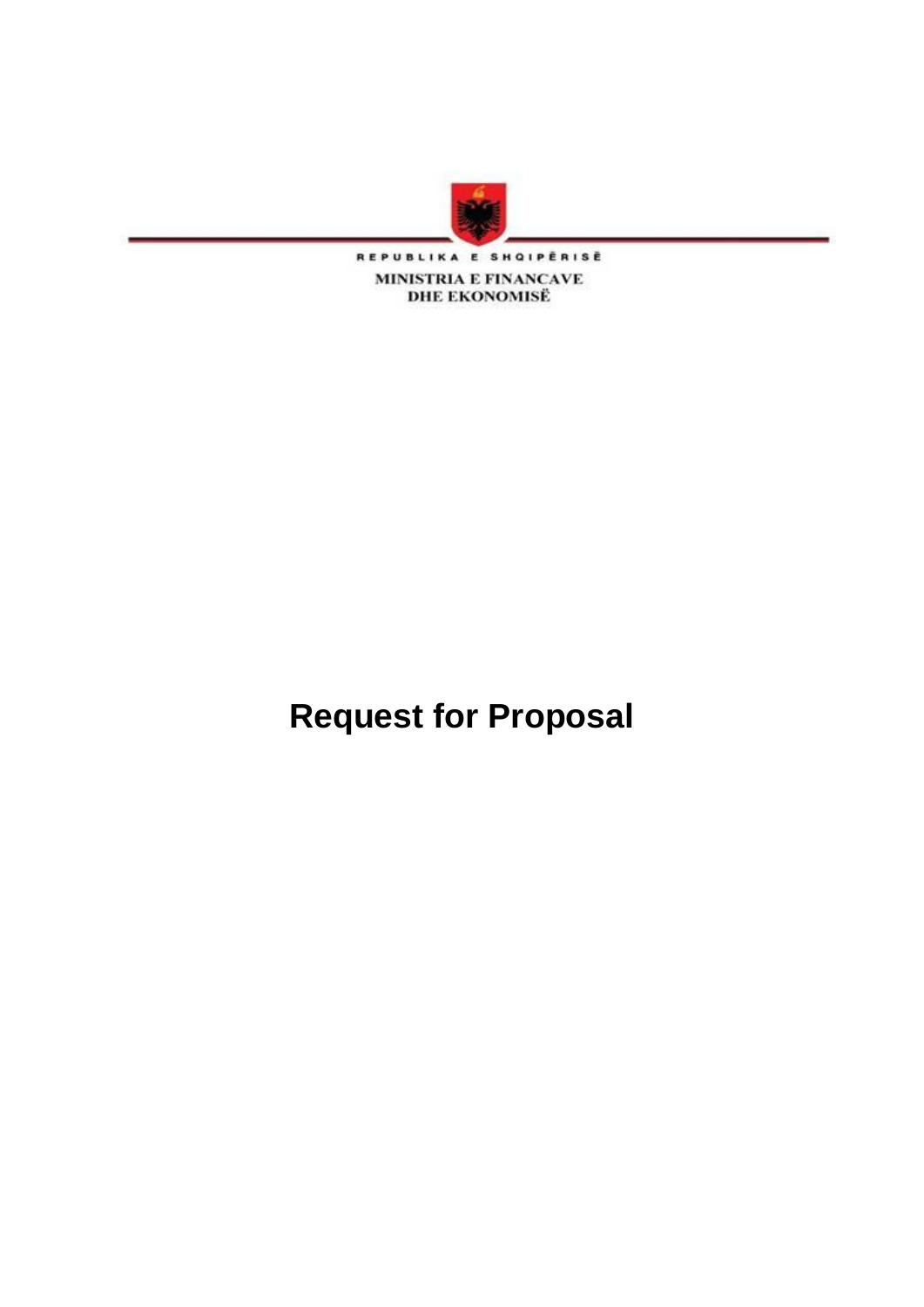# **Notice**

# February, 2020

This Request For Proposal ("RfP"), which is issued by Albania, represented by the Minister of Finance and Economy of Albania acting upon instructions of the Cabinet of Ministers of Albania ("Albania"), is for the exclusive use of the persons to whom it is addressed in connection with the Offering (as defined herein).

This RfP (references to which and to any information contained herein shall be deemed to include any information, whether or not in writing, supplied in connection herewith or in connection with any further inquiries), the details of the Offering and the existence of the Offering are confidential. By accepting this RfP, you agree to keep such information confidential.

In no circumstances will Albania be responsible for any costs or expenses incurred by any recipient in connection with any investigation or evaluation or for any other costs or expenses incurred by any person in connection with the financing.

Albania expressly reserves the right, at any time and in any respect, without giving notice or reasons, to amend or terminate the Offering described herein (including, without limitation, the selection criteria described herein), to terminate discussion(s) with any or all recipients of this RfP and to negotiate with any party in a manner and to a timetable other than that outlined in this RfP. Albania is under no obligation to consider or accept any responses to this RfP.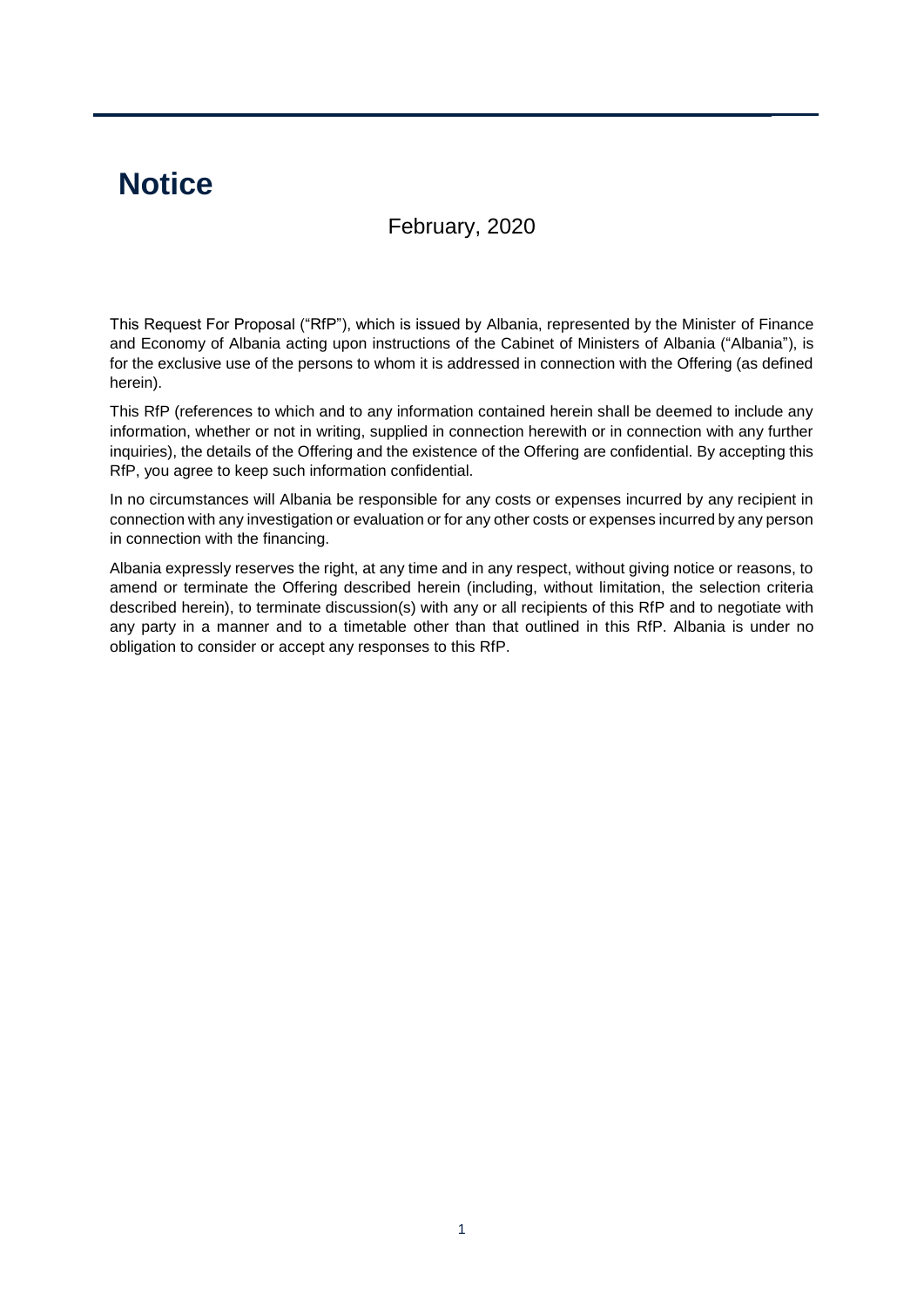# **Contacts**

Responses and any questions in relation to this RfP should be addressed to:

Ministry of Finance and Economy of Albania "Dëshmorët e Kombit" Boulevard, No. 3; Tirana, Albania

For the attention of

**Mrs. Adela Xhemali** Deputy Minister

[Adela.Xhemali@financa.gov.al](mailto:Adela.Xhemali@financa.gov.al)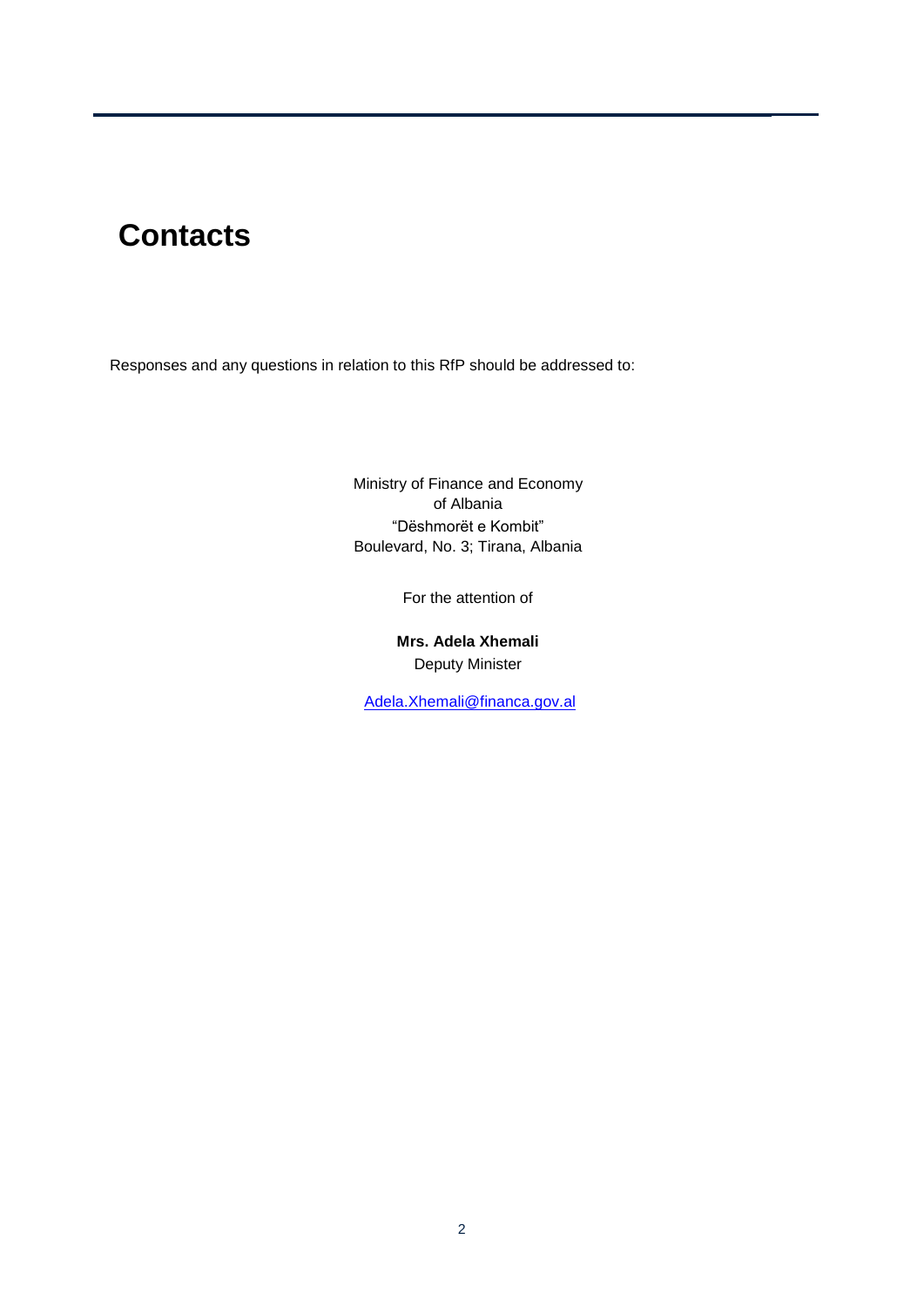# **RfP: Albania bond offering**

We are pleased to invite you to submit a written proposal to act as an underwriter of a potential issue of Albania Notes (the "Offering").

# **I. Context and objectives of the transaction**

Following the Eurobond operation of 2018 that allowed the country to issue €500 million for 7 years with a coupon of 3.50%, the Republic of Albania ("the Republic", or "the Issuer"), represented by the Ministry of Finance and Economy, intends to issue a Eurobond in 2020 on international capital markets.

The Transaction aims at (i) covering the government financing needs and (ii) managing proactively debt liabilities.

This Transaction is consistent with the Medium Term Debt Management Strategy of Government to adequately finance the budget at the least cost and a prudent level of risk

The considered maturity of the bond should be from 7 to 10 years while the issued amount would be up to 600 million and the contemplated currency is Euro.

# **II. Role of the Joint Lead Managers ("JLMs")**

The selected JLMs will be responsible for ensuring, on behalf of the Republic the issuance on international financial markets of a sovereign bond denominated in Euros.

Specifically, JLMs will be in charge of the following services:

#### **Preparation of the Transaction and Recommendations**

- Recommendations on the characteristics of an issuance in Euros, particularly in terms of format (RegS/144A), available size, available maturities, target coupon and available repayment structures (i.e. bullet vs. amortized);
- Preparation of a detailed timetable for the completion of the Transaction in 2020;
- Regular information to the Issuer on market conditions;
- Organization and participation in due diligence sessions;
- Prospectus review;
- Assistance in selecting the Fiscal Agent / Trustee;
- Assistance in selecting the Paying Agent;
- Assistance in selecting the Listing Agent;
- Any formality relating to services mentioned above allowing the success of the Transaction.

#### **Marketing Strategy and Distribution**

- Accurate identification of key investors for the Transaction;
- Organization of road shows;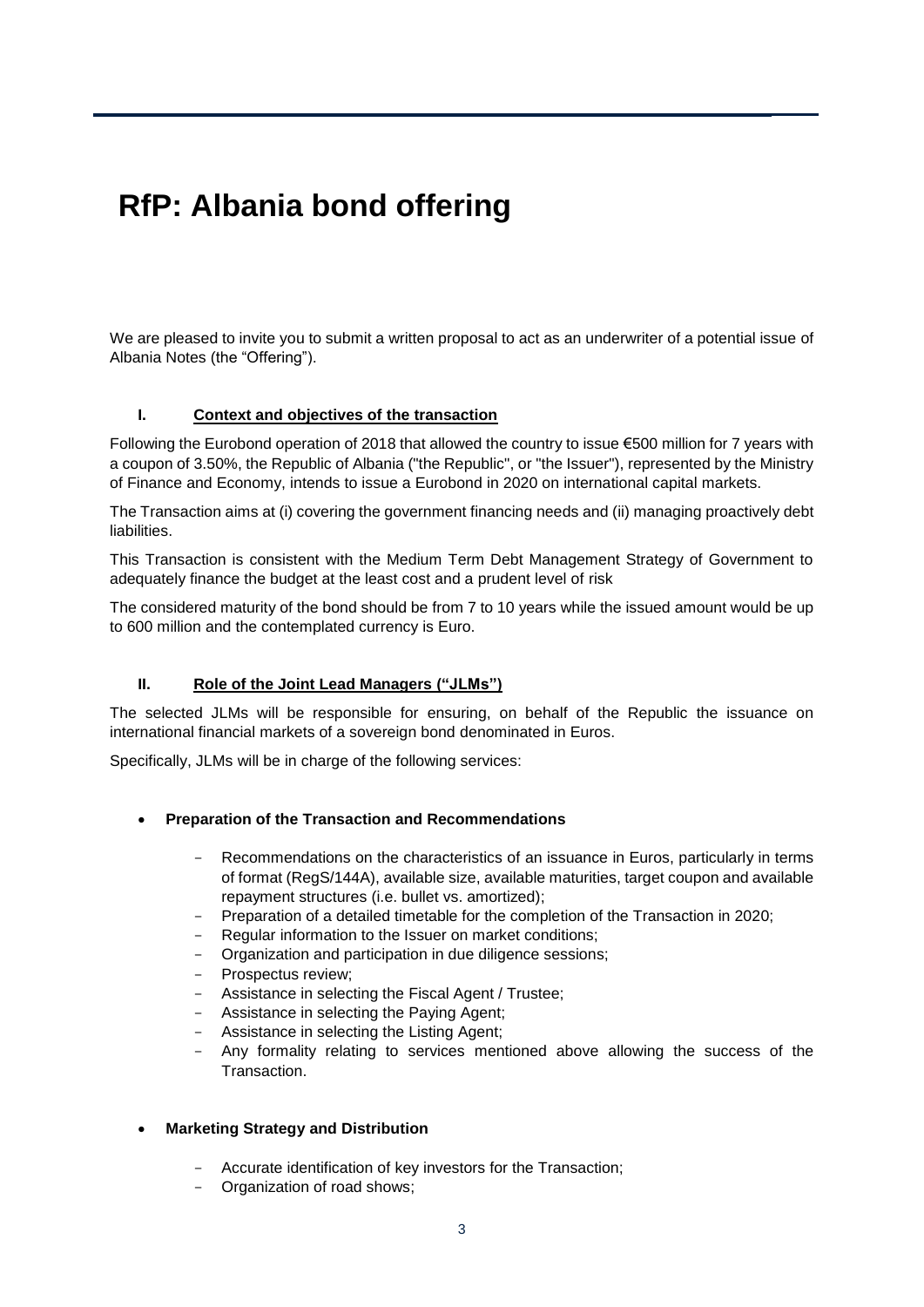- Preparation of the presentation to be used during road shows and any other document necessary for the marketing of the Transaction;
- Pricing of the sovereign bond;
- Placement of the bond to investors;
- Coordination of the settlement-delivery
- Any formality relating to services mentioned above allowing the success of the Transaction.

# **III. Proposal content**

#### **A) Technical Offer**

Candidates invited to participate in this request for proposal for the role of JLMs will have to make a concise technical proposal, in English (the "technical proposal") and following the plan set below. The proposal should detail all the relevant factors that will make the Transaction a success and notably clearly mention candidate's opinions and recommendations concerning:

- Part 1: Considerations on the market environment:
	- a. Past and expected evolution of Emerging Markets (EM) sovereign debt with a focus on the CEE bond market;
	- b. Expected trends for (i) interest rates in the Euro and Dollar zones and (ii) credit spreads attached to EM sovereign issuers;
	- c. Potential events likely to alter market liquidity conditions.
- Part 2: Considerations on the Bond Issuance:
	- a. *Structure of the Instrument*: recommended tenor and repayment profile;
	- b. *Pricing of the Instrument*: justification for the peer group, views on target pricing for the Offering and detailed rationale for the price construction;
	- c. *Investor Base*: investor tiring, the estimated appetite for Albanian credit, strategy to enlarge existing investor base, roadshow itinerary;
	- d. *Communication Strategy*: identification of Albania's key credit strengths and weaknesses;
	- e. *Relevant Experience:* provide credentials and league tables rankings for EM sovereign issuers (in EUR and/or USD) with a focus on CIS and CEE sovereign issuers, over the past five years; demonstrate your firm's secondary market capabilities and/or investor access support for Albania.
- Part 3: Project Team:
	- a. Description of the full project team (DCM, Coverage, etc.) with a clear identification of the Case Leader which will be the primary point of contact for the Transaction;
	- b. Relevant qualification and experience of all team's members.
- Part 4: Proposed timetable for execution
- Part 5: Conflicts of Interest: State any conflict of interests your Bank may encounter during the assignment.
- Part 6: Miscellaneous (please add any other element you deem relevant)

# **B) Financial Proposal**

The technical offer should be submitted along with a financial proposal (the "financial proposal"). The financial offer will include (i) your compensation as well as (ii) your capped fees ("cap"), (iii) the capped